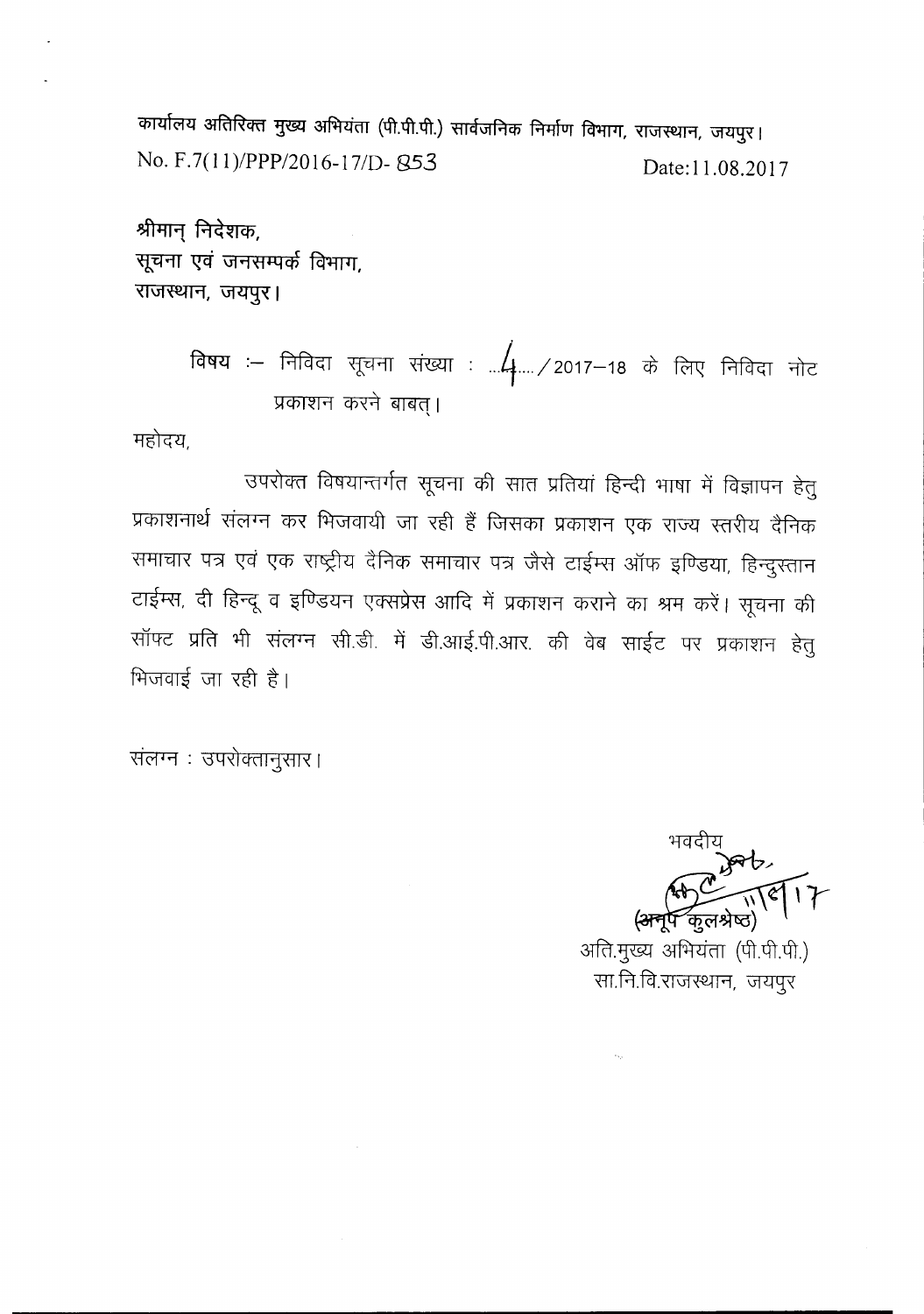# OFFICE OF THE ADDL. CHIEF ENGINEER (PPP) P. W. D., RAJASTHAN, JAIPUR<br>Date:11.08.2017 No. F.7 (11)/PPP/2016-17/D-  $\beta$ 53

### **NIT** No. **04** /2017-18

On behalf of Hon 'ble Governor of Rajasthan, bids in specified format are invited for Appointment of Safety Consultant for:

- 1. RSHIP Package-l : Development and Maintenance of Kanwas -Khanpur -Aklera section of SH-74, Deoli- Kanwas section of SH-74 A, Alot (MP) -Gangdhar- Suwansara (MP) section of SH-19 C and Kherli-Pahari section of SH-22 (Total length: 175.36 Km) under Design, Build, Operate/ Maintain and Transfer on Annuity Mode in the State of Rajasthan.
- 2. RSHIP Package-2 :Development construction and Maintenance of Barmer- Sindari – Jalore Section of DH-1<sup>1</sup>6 and Ahore – Bali – Mundara (Sanderao to Mundara) Section of SH-16 (Total length: 17S.00Km) under Design, Build, Operate/ Maintain and Transfer on Annuity Mode in the State of Rajasthan.
- 3. RSHIP Package-3: Development Construction and Maintenance of  $-$ <br>Pecliberaal akhuwali section of MDR-103, Sardarshahar  $-$ Peelibanga-Lakhuwali section of MDR-103, Sardarshaha Loonkaransar sction of SH-6A, Churu – Bhalari section of SH-69, Sanju-Tarnau Section of SH-60, Roopangarh-Naraina Section of SH-100 and Nagaur - Tarnau Deedwana-Mukundgarh Section of SH-8,19,60,82A & 83 (Total Length 393.71Km) under design Build Operate/Maintain and Transfer on Annuity Mode in the State of Rajasthan.

Relevant details can be seen on website: http.//sppp.rajasthan.gov.i  $\frac{1}{1}$ <sub>111p://www.pwd.rajasthan.gov.in & http://eproc.rajasthan.gov.in</sub>

(Anoop Kulshreshtha) Addl. Chief Engineer (PPP), PWD, Rajasthan, Jaipur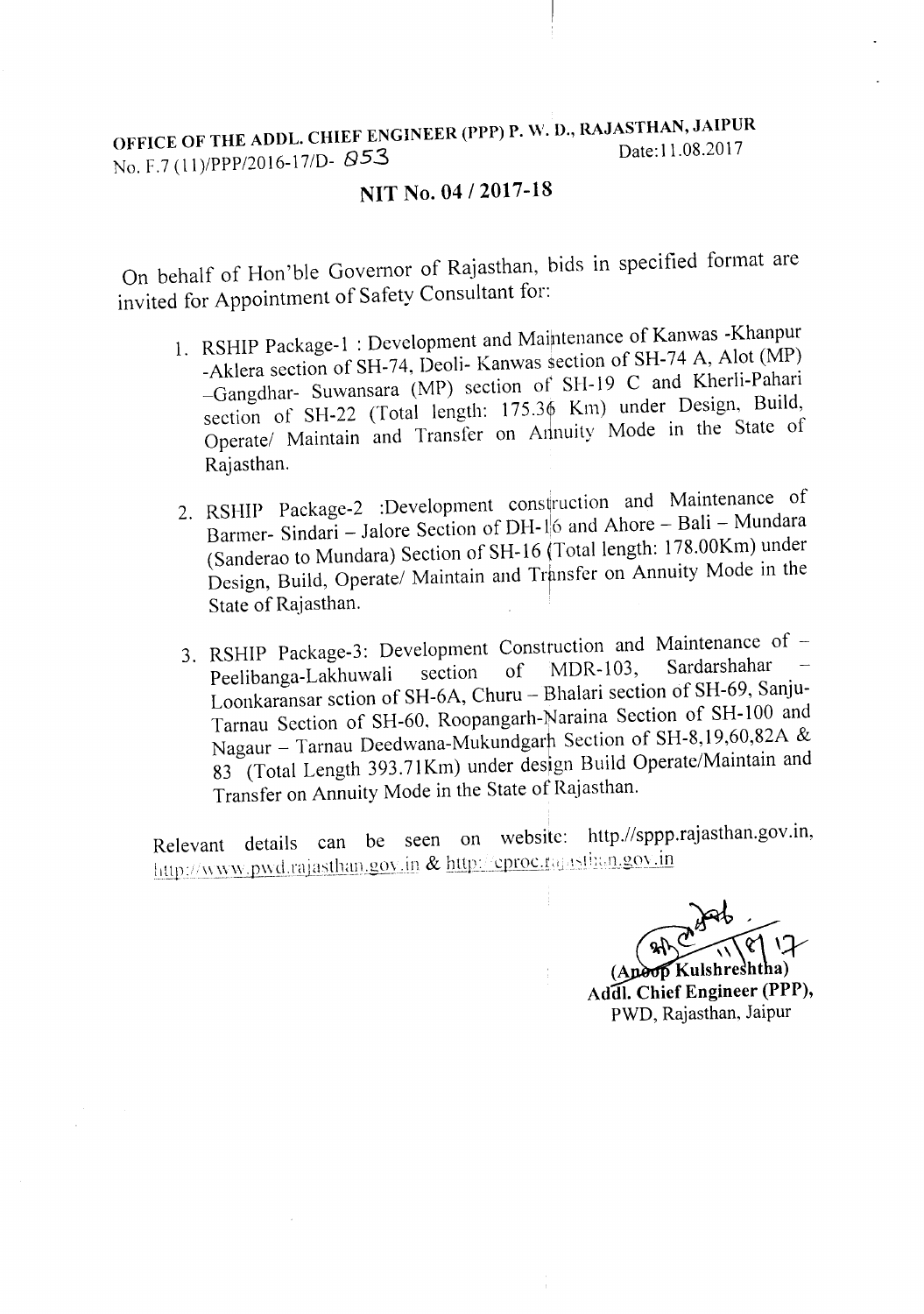## GOVERNMENT OF RAJASTHAN

#### Public Works Department

#### NIT No.4 /2017-18

#### Date: 11.08.2017

## APPOINTMENT OF SAFETY CONSULTANT

#### FOR

- 1. RSHIP Package-1 : Development and Maintenance of Kanwas -Khanpur -Aklera section of SH-74, Deoli- Kanwas section of SH-74 A, Alot (MP) -Gangdhar- Suwansara (MP) section of SH-19 C and Kherli-Pahari section of SH-22 (Total length: 175.36 Km) under Design, Build, Operate/ Maintain and Transfer on Annuity Mode in the State of Rajasthan.
- 2. RSHIP Package-2 :Development construction and Maintenance of Barmer- Sindari - Jalore Section of DH-16 and Ahore - Bali -Mundara ( Sanderao to Mundara) Section of SH-16 (Total length: 178.00Km) under Design, Build, Operate/ Maintain and Transfer on Annuity Mode in the State of Rajasthan.
- 3. RSHIP Package-3: Development Construction and Maintenance of -Peelibanga-Lakhuwali section of MDR-I03, Sardarshahar Loonkaransar sction of SH-6A, Churu - Bhalari section of SH-69, Sanju- Tarnau Section of SH-60, Roopangarh-Naraina Section of SH-100 and Nagaur - Tarnau Deedwana-Mukundgarh Section of SH-8,19,60,82A & 83 (Total Length 393.71Km) under design Build Operate/Maintain and Transfer on Annuity Mode in the State of Rajasthan.

Public Works Department, Rajasthan is engaged in development of State Highways entrusted to it by Government of Rajasthan. As part of this endeavour, the Authority has taken up development of some of the State Highways through Public Private Partnership (PPP) *IHybrid* Annuity Mode.

It is stipulated in the Model Concession Agreements (MCA) of the PPP Projects that the Concessionaire shall develop, implement and administer a surveillance and safety programme for providing a safe environment on or about the Project Highways and *I* or shall comply with the safety requirements set forth in Schedule 'L' of Model Concession Agreement (MCA) for *PPP/HAM* projects.

It is also stipulated in the Model Concession Agreement that PWD shall appoint an experienced and qualified firm or organization as a "Safety Consultant" for carrying out safety audit of the Project Highway in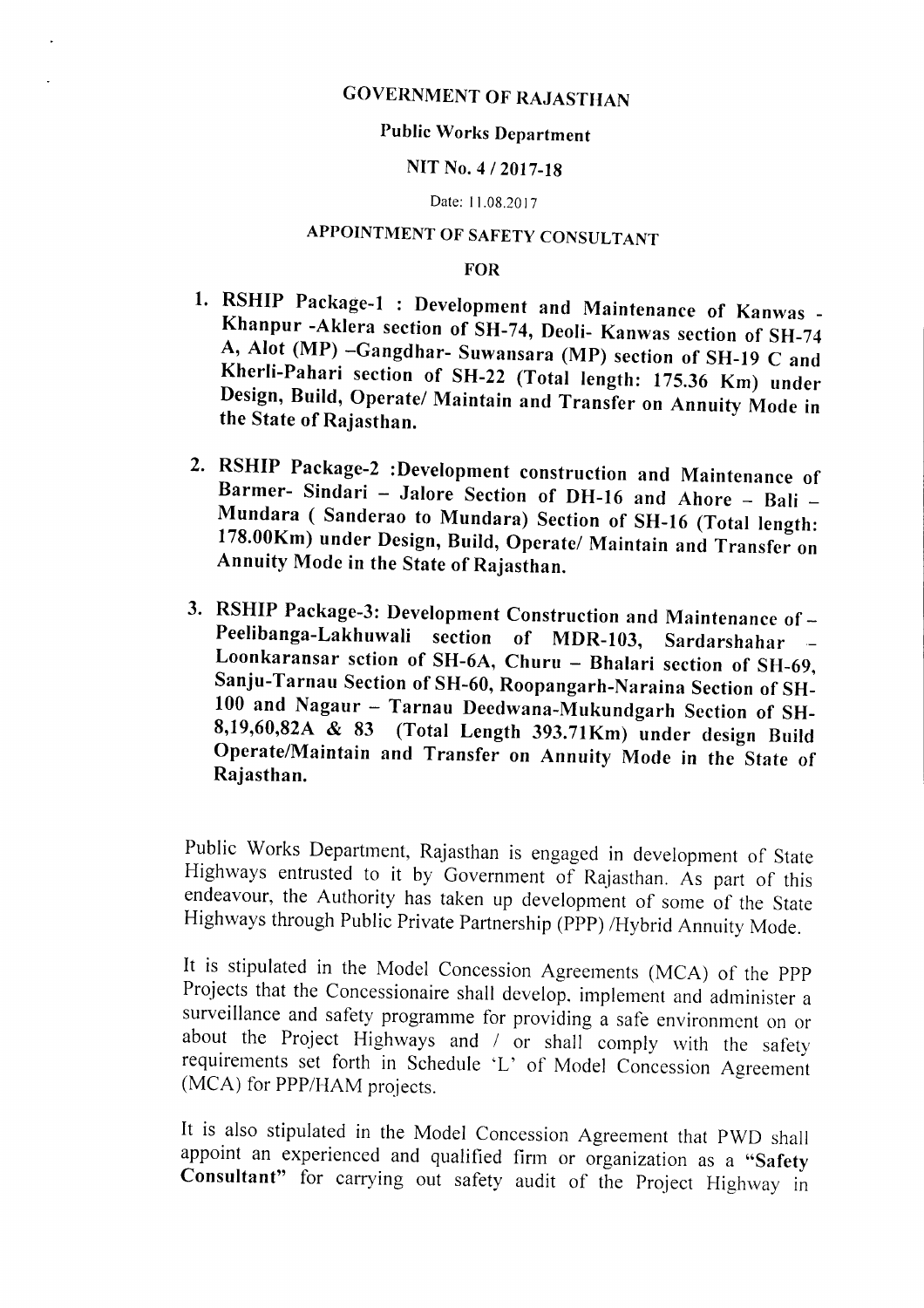accordance with the safety requirements set forth in Schedule-L for the aforesaid Phases of Project.

It is proposed to appoint a safety consultant for the period commencing from date of start of the development period till one year after the COD of the project. .

Only those consultants who have been empanelled by NHAI / MoRTH and do not have any conflict of interest as defined in this RFP are eligible to submit the financial proposal for the Project.

Applicants are encouraged to submit their respective Proposals after visiting the Project site and ascertaining for themselves the site conditions, traffic, location, surroundings, climate, access to the site etc.

Interested Consultant (empanelled with NHAI/MoRTH) may upload their bid on http://eproc.rajasthan.gov.in as per schedule given below:

| S. No.         | Event                                             | Date                          |                                  |                                  |
|----------------|---------------------------------------------------|-------------------------------|----------------------------------|----------------------------------|
|                |                                                   | Pkg-I                         | Pkg-II                           | Pkg-III                          |
|                | Date of start of downloading<br>of documents      | 11.08.2017                    | 11.08.2017                       | 11.08.2017                       |
| $\overline{2}$ | Last date for receiving<br>queries/clarifications | 25.08.2017                    | 01.09.2017                       | 11.09.2017                       |
| 3              | Pre Proposal Conference                           | 30.08.2017                    | 06.09.2017                       | 15.09.2017                       |
| $\overline{4}$ | Authority response to queries                     | 04.09.2017                    | 18.09.2017                       | 04.10.2017                       |
| $\mathfrak{S}$ | Proposal Due Date or PDD                          | 13.09.2017<br>upto 11.00 Hrs. | 25.09.2017<br>upto 11.00<br>Hrs. | 11.10.2017<br>upto 11.00<br>Hrs. |

Relevant details can be seen on website: http.//sppp.rajasthan.gov.in, http://www.pwd.rajasthan.gov.in & http://eproc.rajasthan.gov.in

Moreover, any further information can also be obtained from:

Additional Chief Engineer (PPP), PPP Division, PWD Rajasthan, Jacob Road, Jaipur *302b06.* Ph.+91-141-5110547 Fax:- +91-141-5110547 Email-accppp.pwd@rajasthan.gov.in

(Angop Kulshreshtha) Addl. Chief Engineer (PPP), PWD, Rajasthan, Jaipur